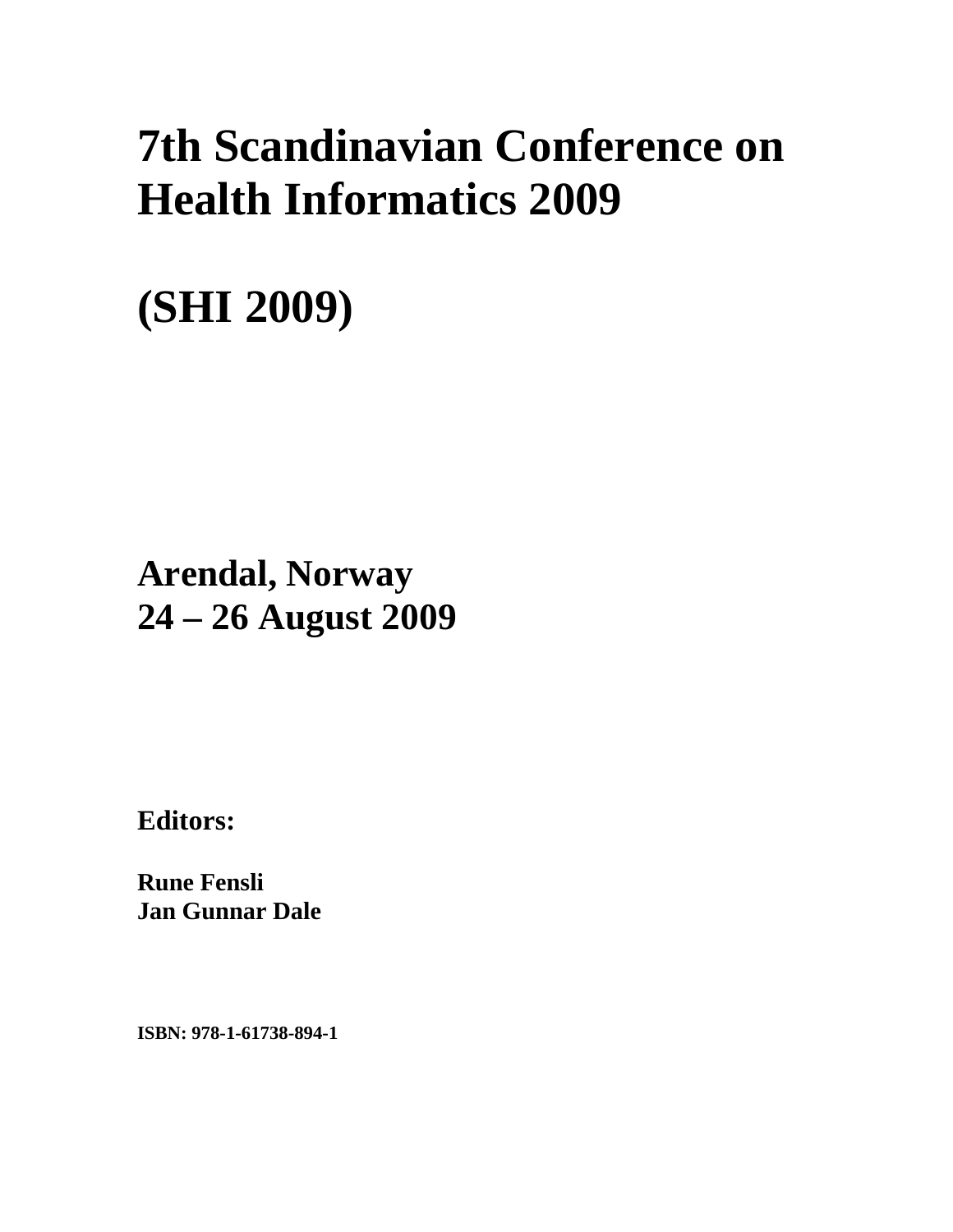**Printed from e-media with permission by:** 

Curran Associates, Inc. 57 Morehouse Lane Red Hook, NY 12571



**Some format issues inherent in the e-media version may also appear in this print version.** 

Copyright© (2009) by Tapir Academic Press All rights reserved.

Printed by Curran Associates, Inc. (2010)

For permission requests, please contact Tapir Academic Press at the address below.

Tapir Academic Press Nardoveien 12 NO-7005 Trondheim Norway

Phone: + 47 73 59 32 10 Fax:  $+4773593204$ 

forlag@tapir.no

#### **Additional copies of this publication are available from:**

Curran Associates, Inc. 57 Morehouse Lane Red Hook, NY 12571 USA Phone: 845-758-0400 Fax: 845-758-2634 Email: curran@proceedings.com Web: www.proceedings.com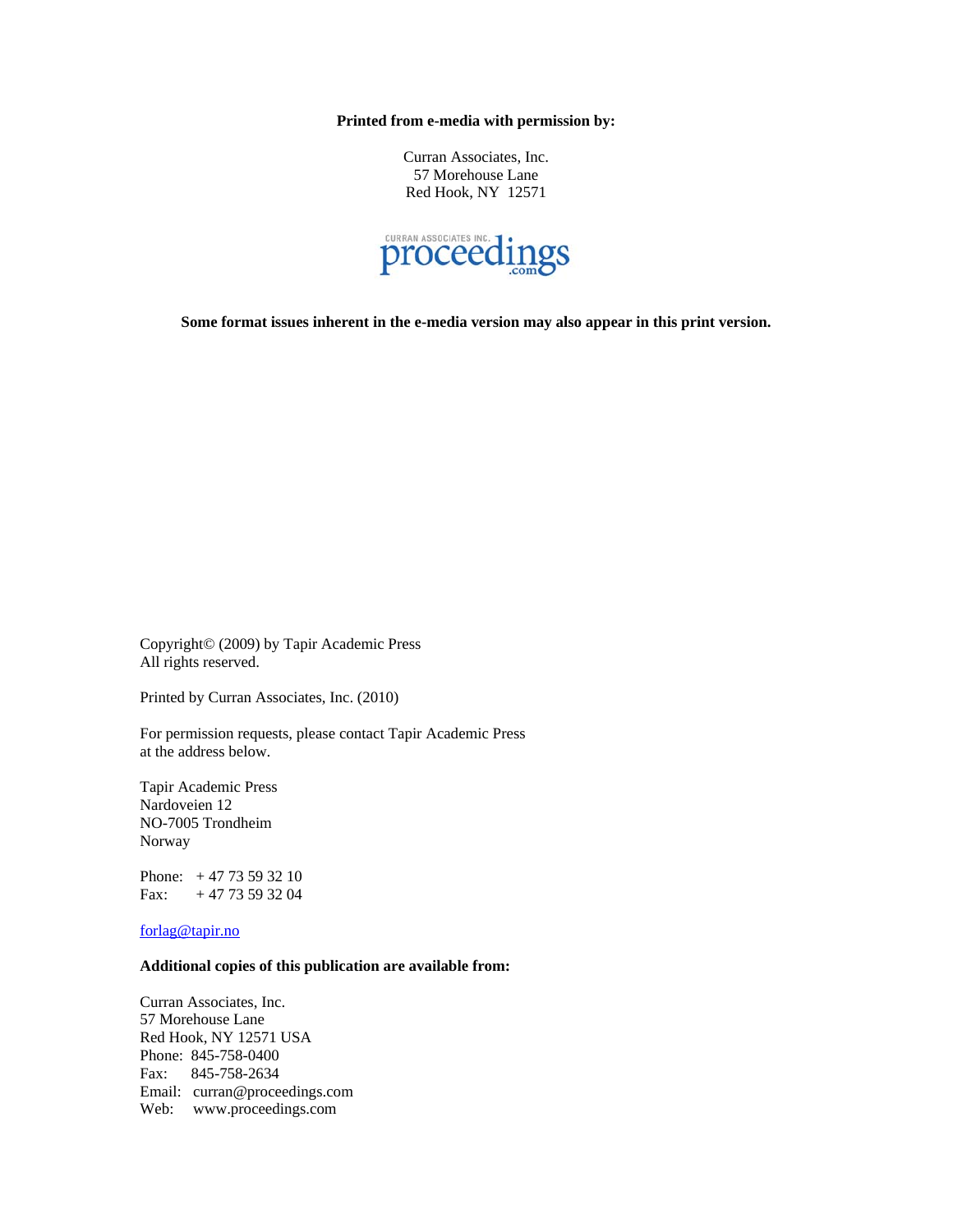## **Contents**

### **Scientific papers:**

| Complexity in Electronic Patient Record standardization: the Danish G-EPJ case9<br>Margunn Aanestad, Tina Blegind Jensen                                                |
|-------------------------------------------------------------------------------------------------------------------------------------------------------------------------|
| Clinical IT advisory groups facilitate change in clinical work processes 15<br>Runa Solheim Arntsen                                                                     |
| Trans-organizational care processes: the need for a shared information space 16<br>Berit Brattheim, Ero Karlsen, Andreas Landmark, Pieter Toussaint                     |
| Rune Fensli, John O'Donoghue, Philip O'Reilly, Vladimir Oleshchuk                                                                                                       |
| DNA-Based Bayesian Inference and Analysis of Bacterial Antibiotic Resistance 18<br>Ole Hejlesen, Ninna Kæseler, Line Rugholm Sanden, Lasse Riis Østergaard, Guy Tsafnat |
| Mette Jensen, Heidi Klitgaard Pedersen, Randi Jørgensen and Ole Hejlesen                                                                                                |
| Mette Dencker Johansen, Mads Bo Christensen, Toke Sonnenburg Ottesen, Sille Petersen, Ole K Hejlesen                                                                    |
| A Pedagogical Tool for Lifestyle Intervention in Children at Risk of Developing Type 2<br>Nishanthi Kathirgamarajah, Abdul Roudsari and Ole Hejlesen                    |
| Electronic interaction in health services and organizational change - projects with<br>Øyvind Heimset Larsen, Ingjerd Skogseid                                          |
| Anne-Mette Lindgaard, Pia Andersen, Anne Randorff Rasmussen, Pia Elberg                                                                                                 |
| Translating clinical practice guidelines into practical clinical guidance artefacts -<br>Karen Marie Lyng                                                               |
| Review of projects using mobile devices and mobile applications in healthcare  49<br>Jelena Mirkovic, Haakon Bryhni, Cornelia M. Ruland                                 |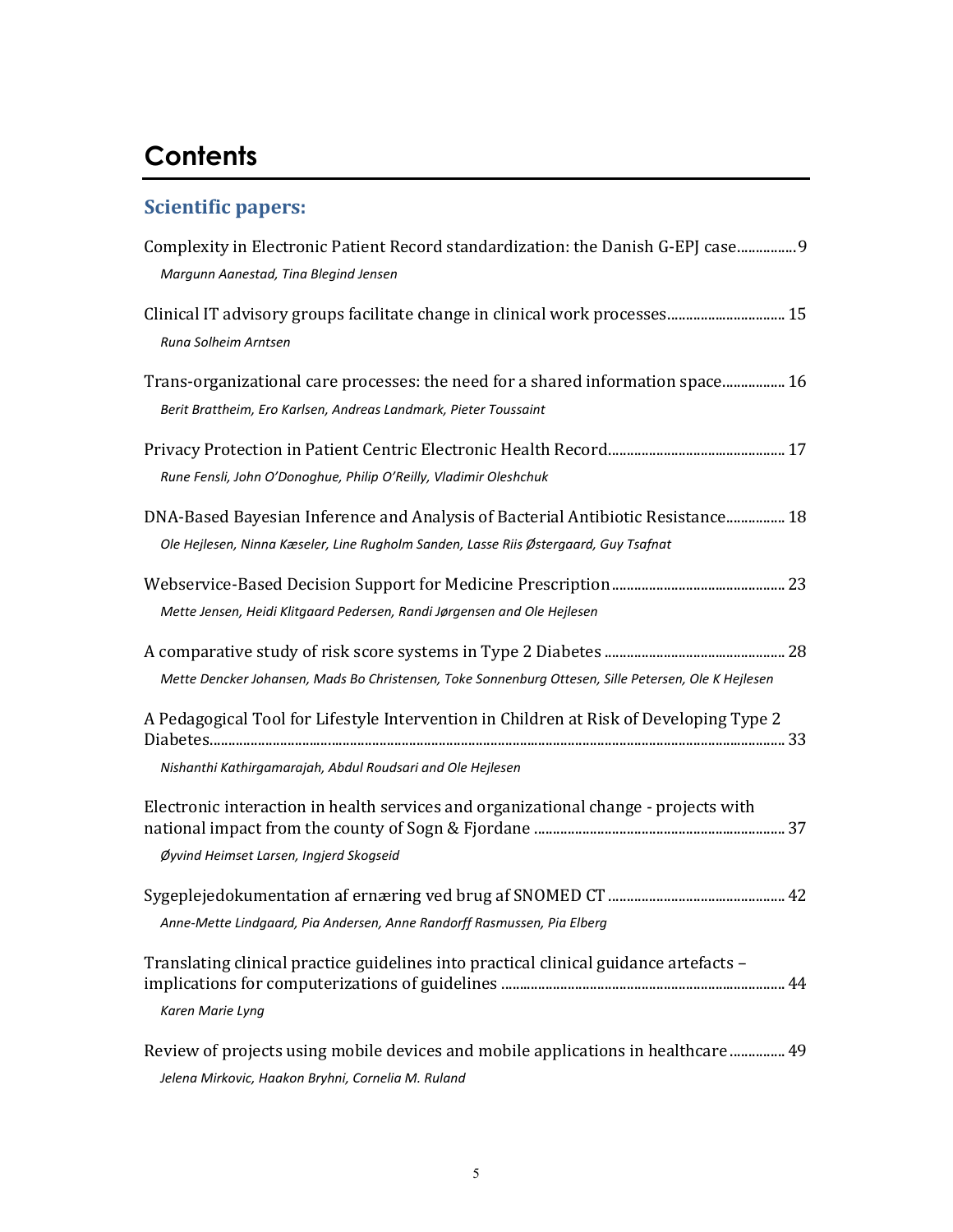| Patient involvement in a Software Development Project - Developing an Electronic Diary                                                                                                                                                                     |
|------------------------------------------------------------------------------------------------------------------------------------------------------------------------------------------------------------------------------------------------------------|
| Sturla Rising                                                                                                                                                                                                                                              |
| Bridging Danish EHR systems by sharing, reusing and standardising Clinical Content 56<br>Kirstine Hjære Rosenbeck, Anne Randorff Rasmussen, Pia Britt Elberg                                                                                               |
| Towards standardised clinical pathways for the chronically ill - a project report 57<br>Ingrid Svagård, Babak Farshschian, Leendert Wienhofen, Helge Garåsen, Anders Grimsmo, Hilde Solberg,<br>Tove Rosstad, Klara Borgen, Rolf Windspoll, Arild Pedersen |
| Pieter Toussaint, Arild Faxvaaq, Andreas Seim                                                                                                                                                                                                              |
| Electronic ordering of laboratory analyses – a means for improving efficiency and                                                                                                                                                                          |
| Dagny Gunvor Ulsaker, Hege Gjelvold, Åshild Halvorsen                                                                                                                                                                                                      |

#### **Project presentations:**

| Irene Henriksen Aune, Willy Dertz                                                                                                                                                       |
|-----------------------------------------------------------------------------------------------------------------------------------------------------------------------------------------|
| Anna Bang, Kjell Bitnes, Thomas Rasmussen, Anne May Mauritzen                                                                                                                           |
| MEDinsight – En verktøykasse til bruk innen forskning og kvalitetssikring av                                                                                                            |
| Camilla Christensen, Odd Røyne, Hilde Ramstad, Håvard Danielsen                                                                                                                         |
| Jan Gunnar Dale, Rune Fensli                                                                                                                                                            |
| Trådløs overvåkning av pasienter ved pasienthotell og observasjonspost ved Sørlandet<br>Torstein Gundersen, Torjus Færsnes, Rune Fensli                                                 |
| Digitale kvalitetsverktøy for gjennomføring, analysering og forbedring av<br>Prosjektleder Janie E. Heien-Larssen, Administrasjonssjef Hilde Ramstad, Seksjonssjef Camilla Christensen, |
| Professor Håvard Danielsen                                                                                                                                                              |
| Applied Health Technology with focus on Care planning at a distance  86<br>Lina Nilsson, Malin Hofflander, Christel Borg, Sara Eriksén                                                  |